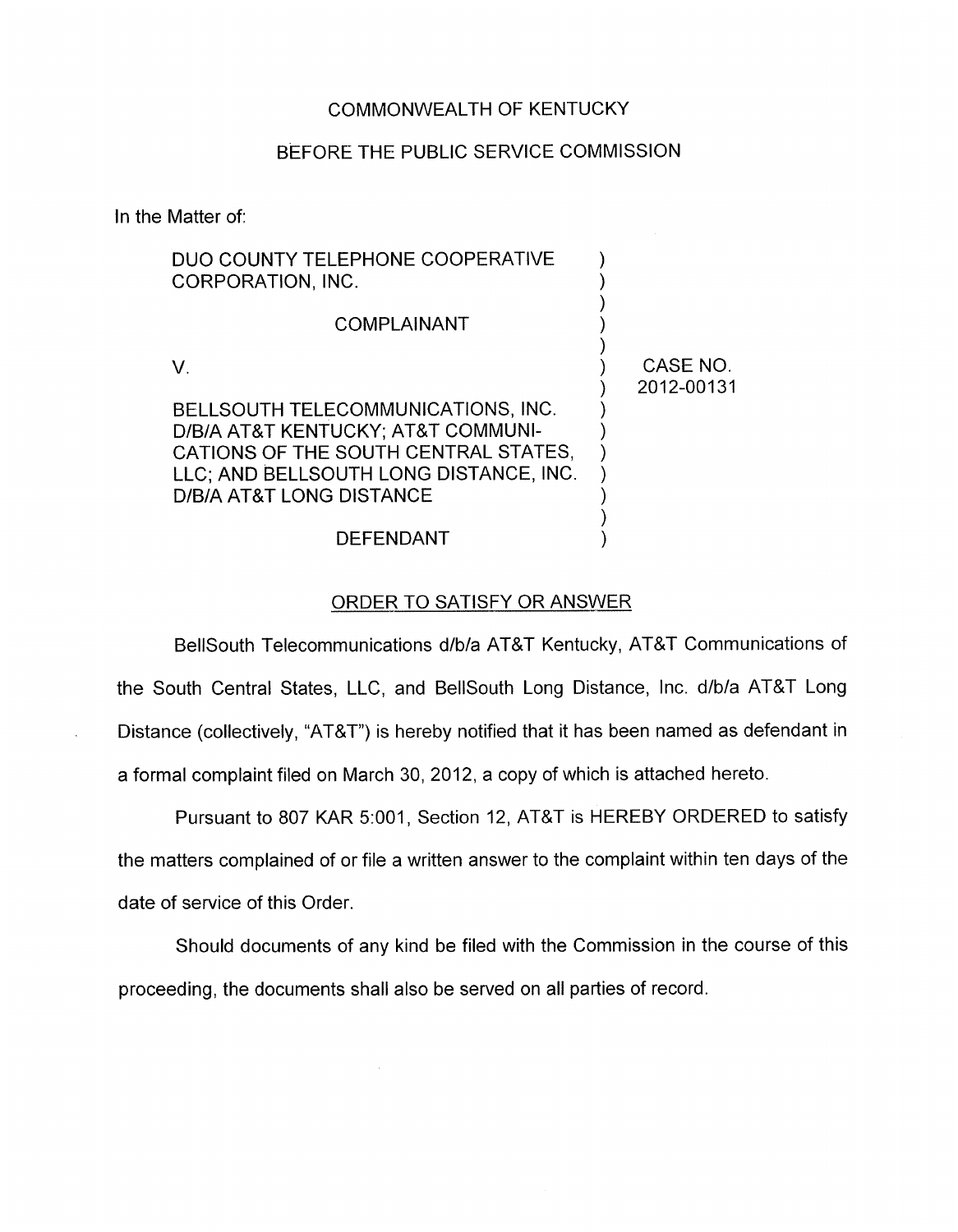By the Commission



 $ATTf$ Executive Director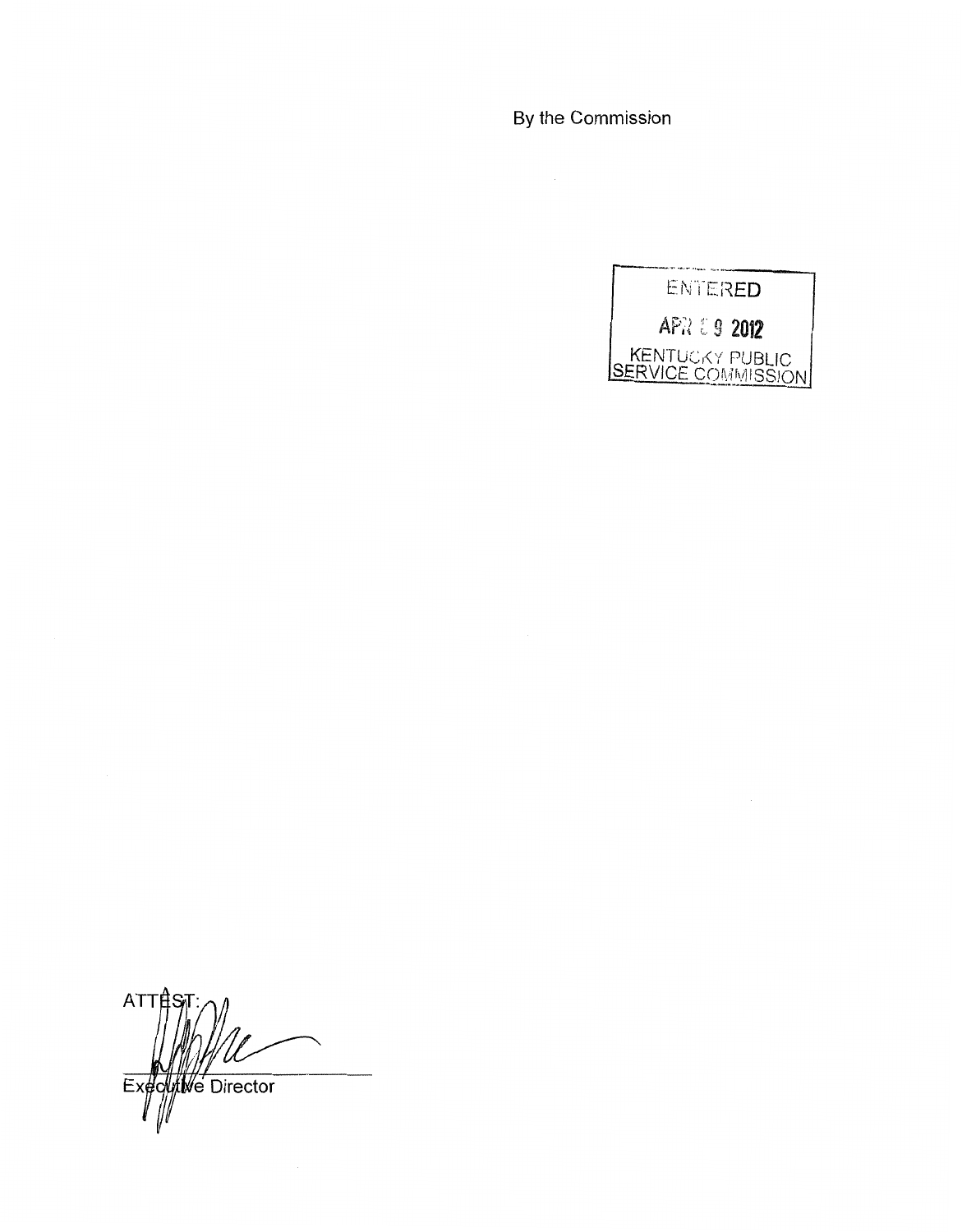# COMMONWEALTH OF KENTUCKY **RECEIVEL**<br>BEFORE THE PUBLIC SERVICE COMMISSION

| In the Matter of:                               |  |
|-------------------------------------------------|--|
| <b>Duo County Telephone Cooperative</b>         |  |
| Corporation, Inc.                               |  |
|                                                 |  |
| Complainant                                     |  |
|                                                 |  |
| v.                                              |  |
|                                                 |  |
|                                                 |  |
| <b>BellSouth Telecommunications, Inc. d/b/a</b> |  |
| AT&T Kentucky; AT&T Communications of           |  |
| the South Central States, LLC; and BellSouth    |  |
| Long Distance, Inc. d/b/a AT&T Long Distance    |  |
| Service                                         |  |
|                                                 |  |
| <b>Defendants</b>                               |  |

MAR **6310 2812** 

PUBLIC SERVICE **COMMISSION** 

Case No. 2012- $\lfloor \frac{\binom{n}{2}}{3} \rfloor$ 

### **FORMAL COMPLAINT**

Duo County Telephone Cooperative Corporation, Inc. ("Duo County"), by counsel, for its formal complaint against BellSouth Telecommunications, Inc. d/b/a AT&T Kentucky ("AT&T Kentucky"), AT&T Communications of the South Central States, LLC ("AT&T Communications"), and BellSouth Long Distance, Inc. d/b/a AT&T Long Distance Service ("AT&T Long Distance Service") (collectively, "AT&T"), pursuant to KRS 278.030, 278.040, 278.260, 278.280, 807 KAR 5:OOl and KAR 5:006, and the Communications Act of 1934, as amended by the Telecommunications Act of 1996, hereby state as follows.

1. The full name and address of Duo County is Duo County Telephone Cooperative Corporation, Inc., P.O. Box SO, 2150 N. Main Street, Jamestown KY 42629. Duo County is a rural incumbent local exchange carrier authorized to provide telecommunications services in the Commonwealth of Kentucky. Duo County is a Kentucky corporation.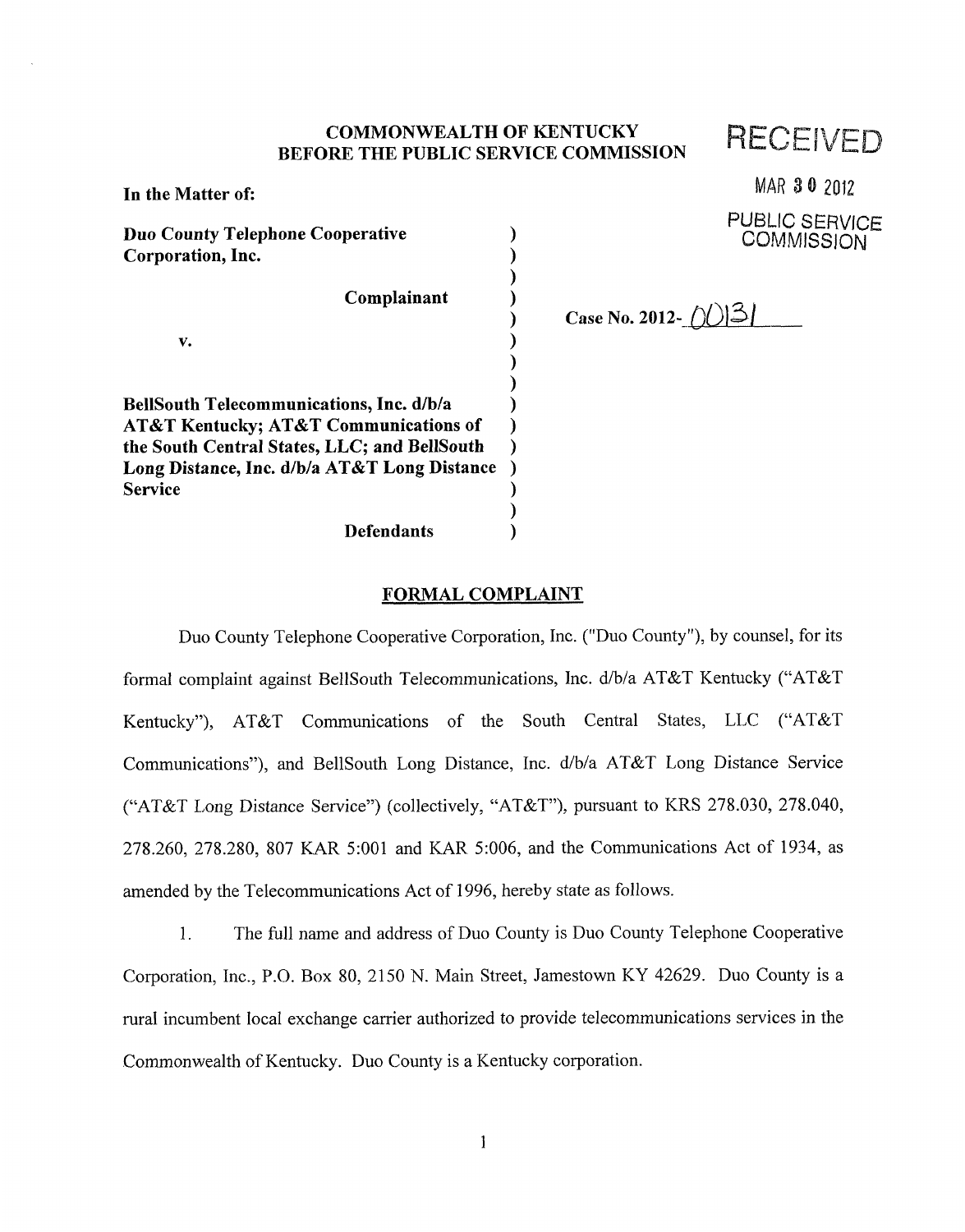2. The full name and address of the entities identified collectively as AT&T are as follows:

(a) AT&T Kentucky is BellSouth Telecommunications, Inc. d/b/a AT&T Kentucky, 601 W. Chestnut St., Suite 408, Louisville, KY 40203. AT&T Kentucky is an incumbent local exchange carrier authorized to provide telecommunications services in the Commonwealth of Kentucky. AT&T Kentucky is a foreign corporation.

(b) AT&T Communications is AT&T Communications of the South Central States, LLC, 601 W. Chestnut St., Suite 408, Louisville, KY 40203. AT&T Communications of the South Central States is identified on the Commission's website as a provider of long distance services in the Commonwealth of Kentucky. AT&T Communications is a foreign limited liability company.

(c) AT&T Long Distance Service is BellSouth Long Distance, Inc. d/b/a AT&T Long Distance Service, 601 W. Chestnut St., Suite 408, Louisville, KY 40203. BellSouth Long Distance, Inc. d/b/a AT&T Long Distance Service is identified on the Commission's website as a provider of long distance services in the Commonwealth of Kentucky. AT&T Long Distance Service is a foreign corporation.

3. The facts supporting this complaint are set forth more fully below; but briefly, this complaint concerns AT&T's unlawfid refusal to pay tariffed and approved charges of Duo County. Specifically, AT&T has failed to pay Duo County's tariffed and approved non-traffic sensitive revenue charges ("NTSR").<sup>1</sup>

<sup>&</sup>lt;sup>1</sup> As a result of the complex and ongoing corporate restructuring within AT&T, it is difficult to be certain which AT&T entity is the appropriately-named defendant. The unpaid charges at issue in this complaint were properly billed to the AT&T entity possessing ACNA "ATX" and CIC "288," and this complaint is directed at the AT&T entity associated with that ACNA and CIC.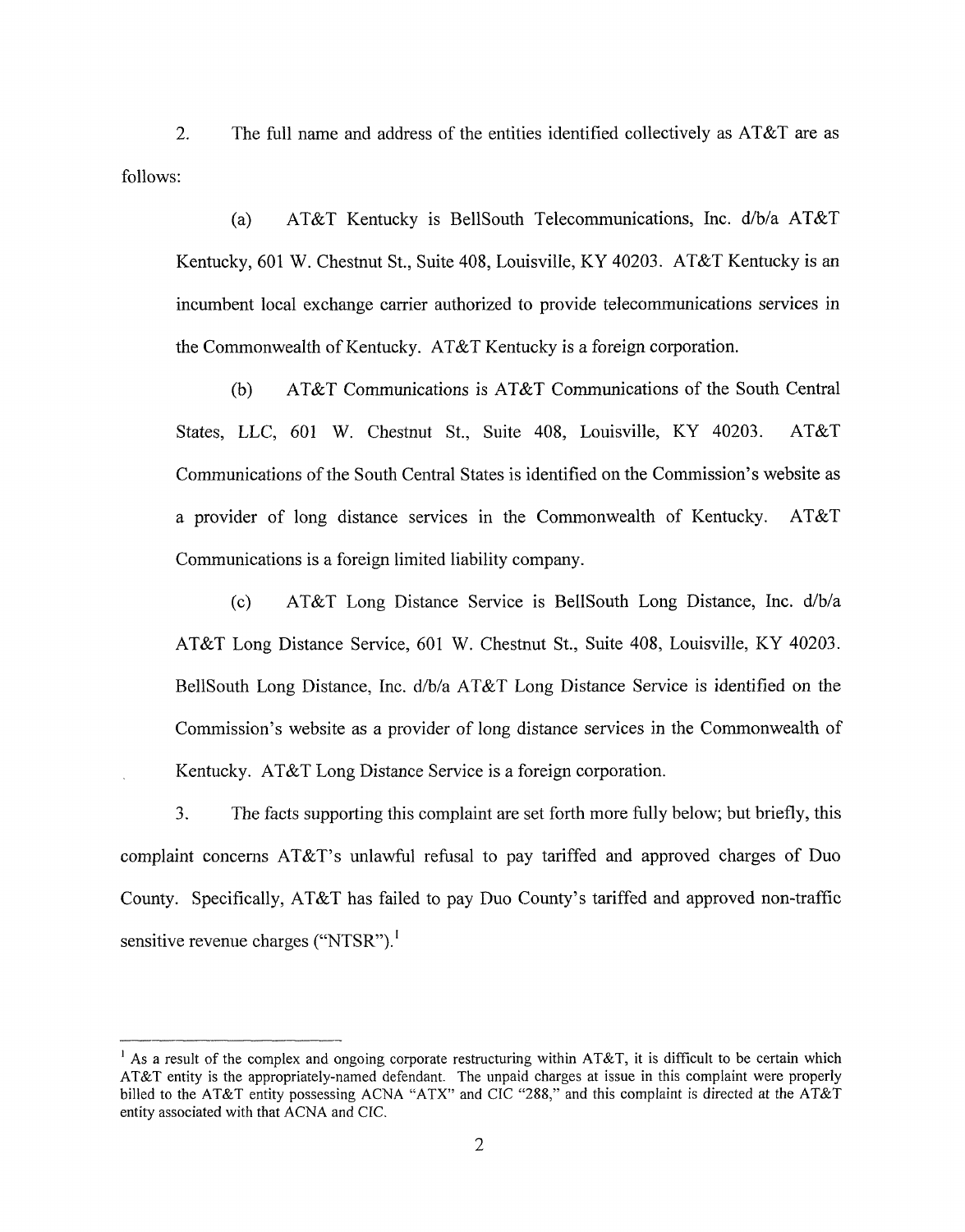#### **APPLICABLE LAW**

4. KRS 278.040 vests the Commission with exclusive jurisdiction "over the regulation of rates and service of utilities" within the Commonwealth.

*5.* KRS 278.260 further vests the Commission with original jurisdiction over any "complaint as to [the] rates or service of any utility" and empowers the Commission to investigate and remedy such complaints.

*6.* As a utility subject to the jurisdiction of the Commission, AT&T must engage in "just, reasonable, safe, proper, adequate, [and] sufficient" practices. KRS 278.280(1).

7. Similarly, Kentucky law permits the RLECs to "establish reasonable rules governing the conduct of [their] business[es] and the conditions under which [they] shall be required to render service." KRS 278.030(2). The RLECs may also "employ in the conduct of [their] business[es] suitable and reasonable classifications of [their] service . . . [that] take into account the nature of the use ... the quantity used ... the purpose for which used, and any other reasonable consideration." KRS 278.030(3).

8. Pursuant to 807 KAR 5:006(14)(1)(a), (e), *(0,* and (8) the RLECs "may refuse or terminate service to" AT&T for: (i) "noncompliance with the utility's tariffed rules or commission administrative regulations:" (ii) "noncompliance with state, local or other codes;" (iii) "nonpayment of bills;" and/or (iv) "illegal use or theft of service."

### **STATEMENT OF FACTS**

9. AT&T is delivering switched access traffic to Duo County, and Duo County is providing service to AT&T by terminating the switched access traffic delivered to it by AT&T.

10. Duo County's switched access tariff provides for the recovery of NTSR charges in connection with switched access services rendered to a carrier (here, AT&T) delivering

*3*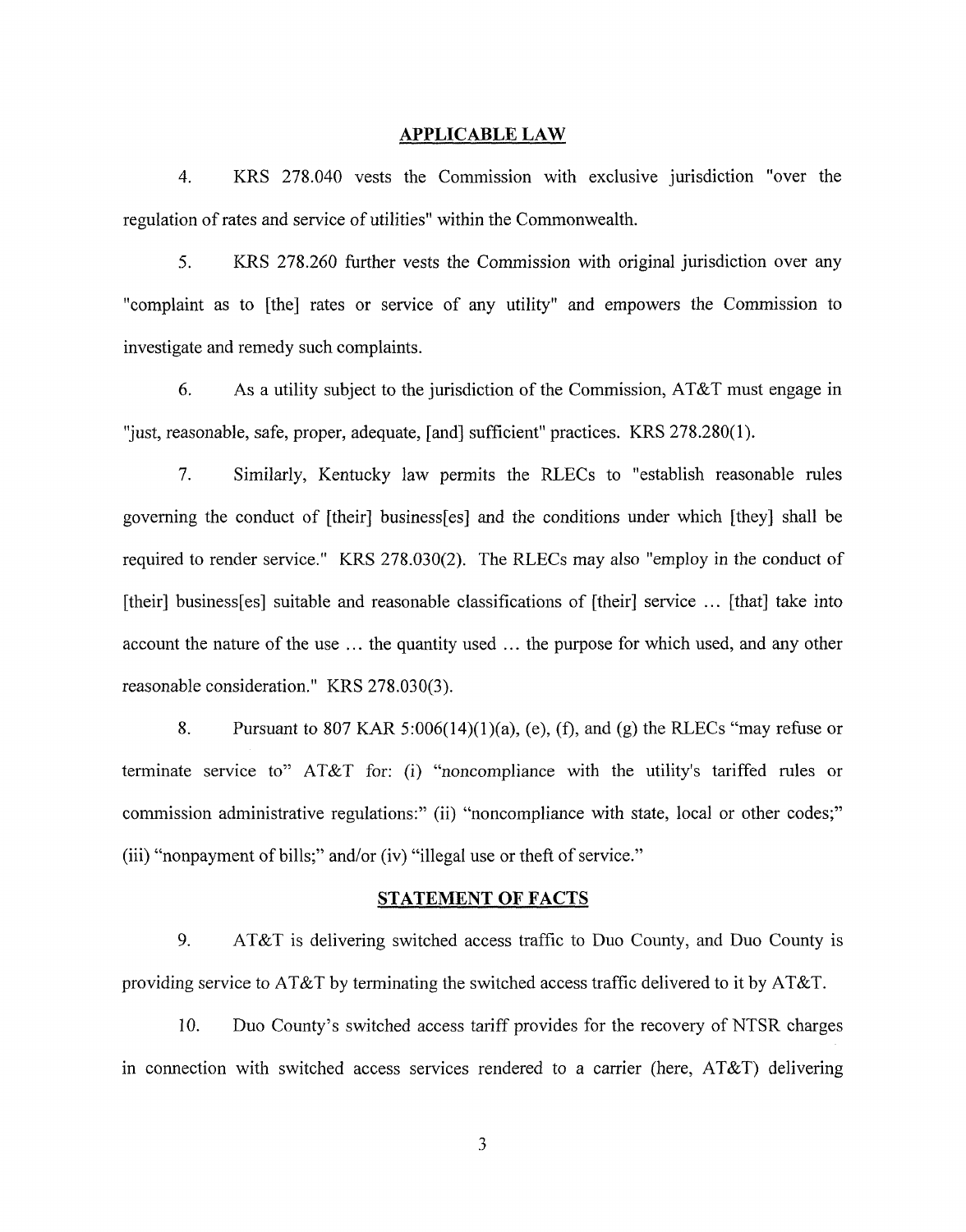switched access traffic for termination by Duo County. Specifically, Duo County's tariff provides:

3.9 Non-Traffic Sensitive Revenue Charge

All customers of the Telephone Company's Switched Access Services provided in Section 6, excluding Feature Croup **A** Access Service provided to end users for intraLATA Foreign Exchange (FX) service, will be subject to a Non-Traffic Sensitive Revenue (NTSR) charge.

*(Id* at PSC KY NO. 2A, Original Page 3-21.)

11. Section 3.9.3 of the tariff further permits Duo County to bill its access customers for the NTSR charge pursuant to one of two methods: (i) a percent distribution method; or (ii) a per minute rate method. *Id.* at Original Page 3-22.

12. Duo County bills AT&T and other carriers on the "per minute rate method," which is further described in Section 3.9.3(B) of the tariff.

13. Pursuant to the tariffed "per minute rate method," bills are rendered monthly, but Duo County is required to "perform a true-up calculation for each customer on an annual basis.'' *Id.* at Original Page 3-23.

14. Upon completion of Duo County's most recent annual true-up calculation, Duo County invoiced AT&T for the NTSR charges that are owed to Duo County. Those charges exceed \$300,000.

**IS.** AT&T has not timely paid the NTSR charges that it owes to Duo County as a result of the annual true-up, and there are no just grounds for its refusal to do so.

16. AT&T has received the benefit of Duo County terminating the switched access traffic delivered to it by AT&T. AT&T should not be allowed to deliver this traffic to Duo

4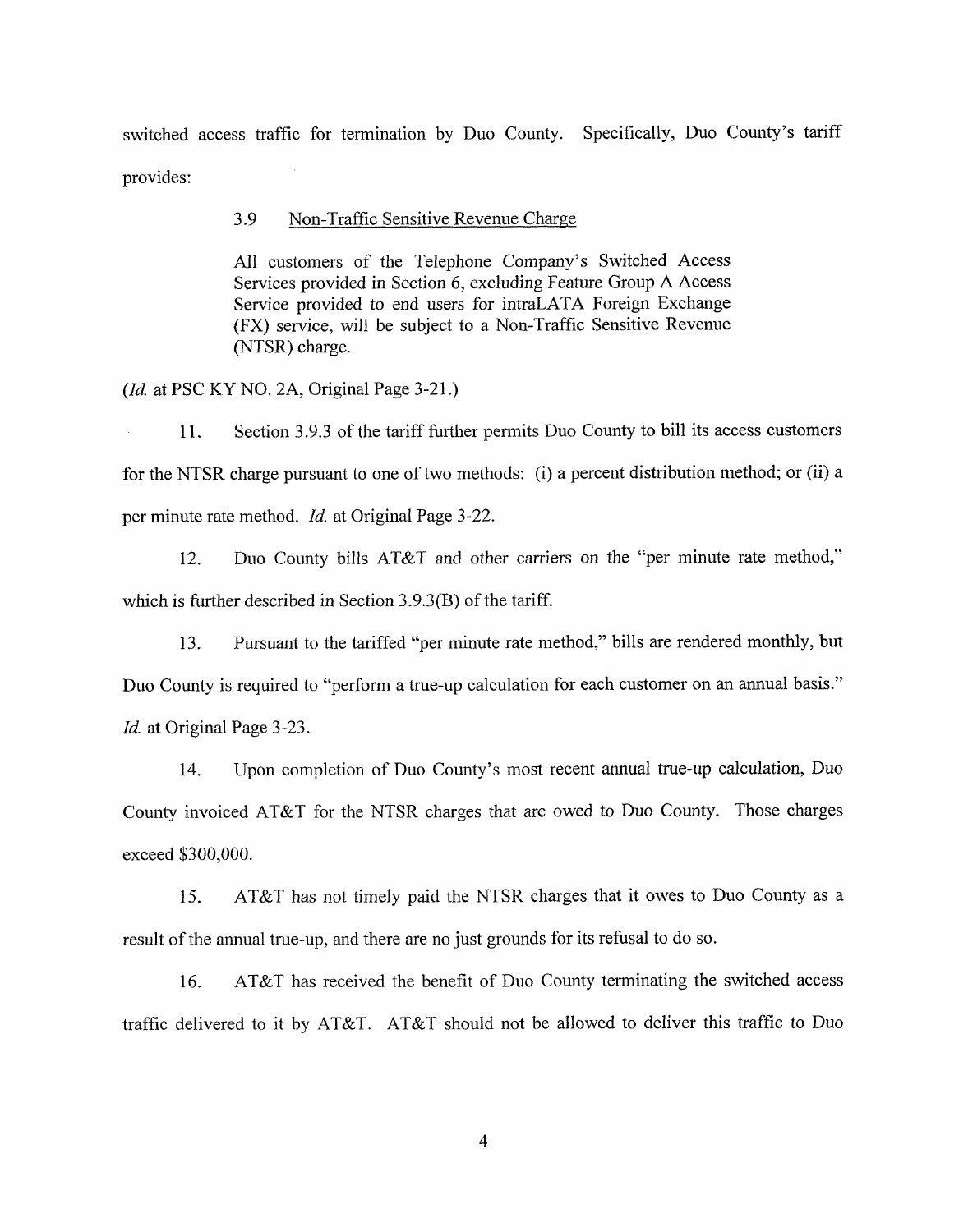County without paying the tariffed NTSR charges for the services that Duo County provides in terminating this traffic.

17. AT&T should, therefore, be required to pay Duo County's tariffed NTSR charges associated with the switched access traffic AT&T has delivered to Duo County.

## **Count I**

### **Failure to Pay Tariffed Charges**

18. Duo County restates and incorporates by reference each of the preceding allegations, as if fully set forth herein.

19. The filed-rate doctrine, codified at KRS **9** 278.160( 1)-(2), provides that telephone service provided in this Commonwealth shall be provided in accordance with a telephone utility's filed and approved tariff.

20. Duo County's switched access tariff provides that customers receiving switched access services from Duo County "will be subject to a Non-Traffic Sensitive Revenue (NTSR) charge." (See *supra)* (emphasis added).

21. Because AT&T is receiving switched access services from Duo County, the tariff requires AT&T to pay Duo County's switched access charges, including the NTSR charges.

**WHEREFORE,** Duo County respectfully requests that the Commission take the following actions.

A. Order AT&T to pay Duo County's tariffed NTSR charges associated with the switched access traffic Duo County has terminated for AT&T;

B. In the alternative, declare that Duo County is authorized to  $-$  consistent with applicable regulations and the terms of its tariffs – terminate service to  $AT&T$  for refusing to pay its tariffed NTSR charges; and

*5*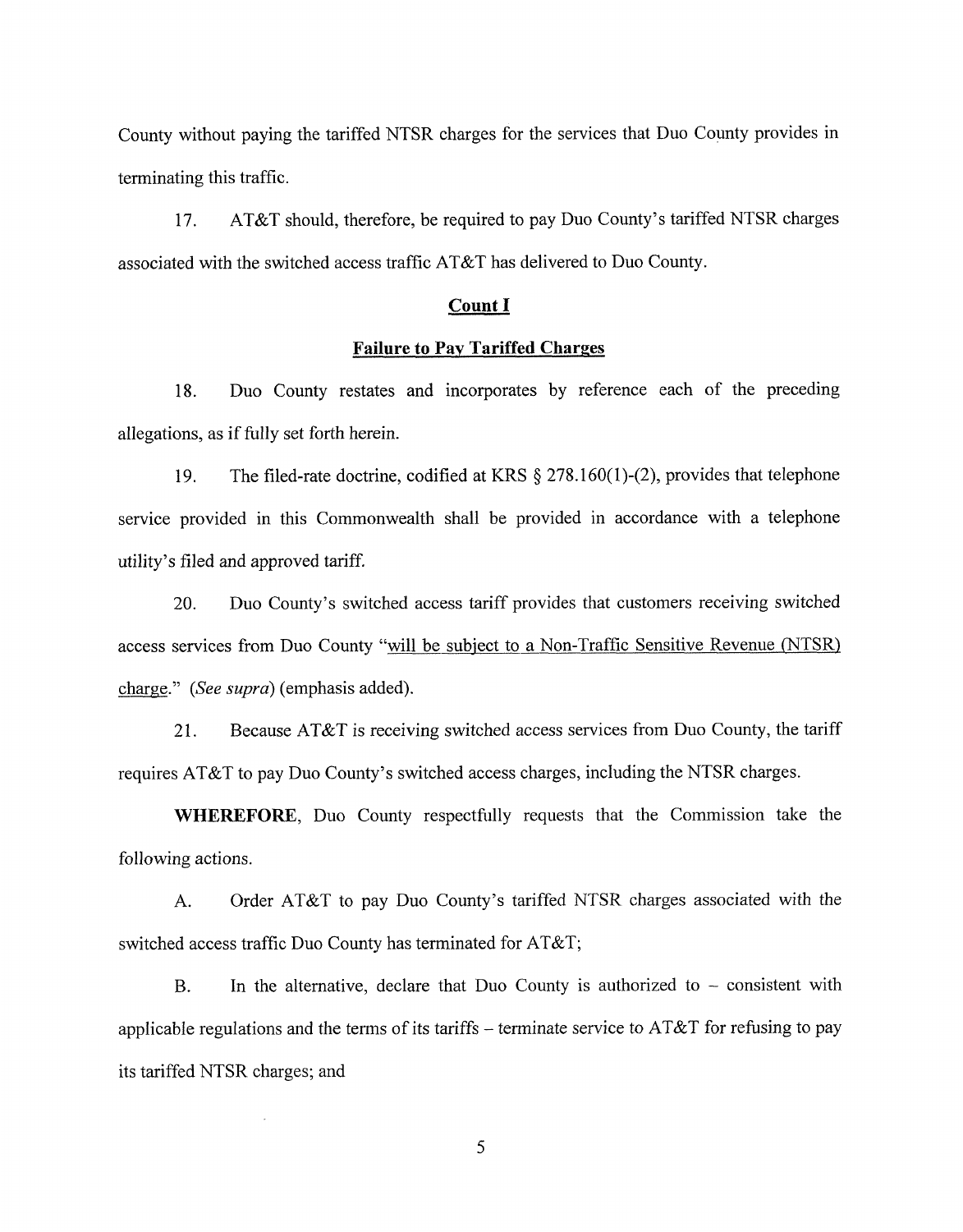C. Grant Duo County any and all other legal and equitable relief to which it may be

entitled.

Respectfully submitted,

*A*  T. Degg IKKP

John E. Selent Edward T. Depp **DINSMORE** & **SHOHL LLP**  101 South Fifth Street 2500 National City Tower Louisville, Kentucky 40202 (502) 540-2300 (Telephone) (502) 585-2207 (Facsimile)

*Counsel to Duo County Telephone Cooperative Corporation, Inc.* 

917028vvww1